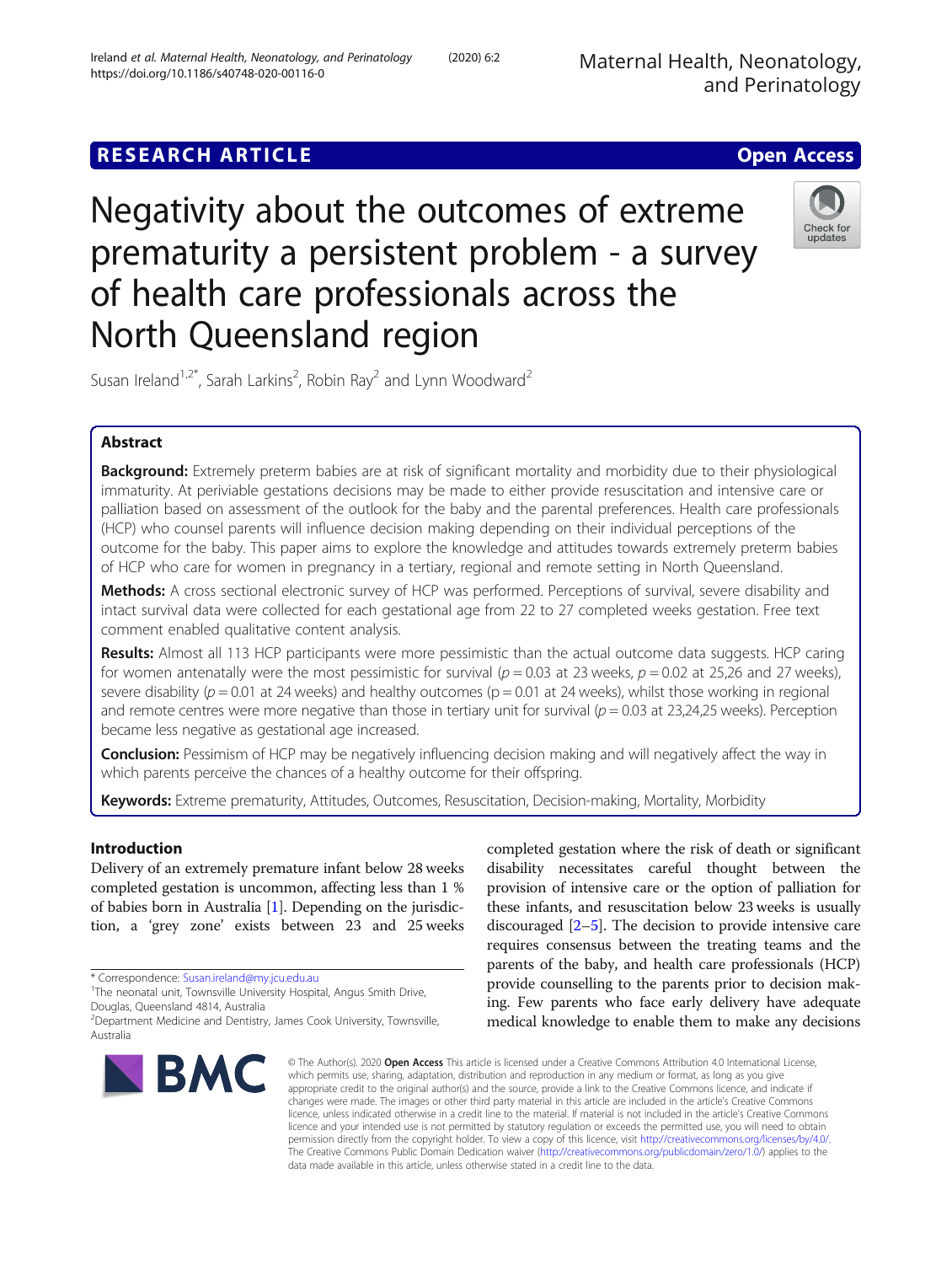alone, therefore the knowledge of the HCP about both the potential outcomes in terms of death and disability for the baby is essential during counselling [\[5](#page-9-0)]. Where a decision is made to provide active care, obstetric care including antenatal steroids and magnesium sulphate administered to the mother, as well as consideration of operative delivery for babies in distress may improve the prospects of healthy survival [[6](#page-9-0), [7\]](#page-9-0).

With technological advances and enhanced quality of care, the outlook for these vulnerable babies is improving over time [\[8](#page-9-0)] and thus HCPs need an awareness of contemporaneous and locally relevant data. In addition, parental requests for the provision of active care for babies from 22 weeks completed gestation are recognised in Australia [[9](#page-9-0)] and elsewhere [\[10,](#page-9-0) [11](#page-9-0)]. HCPs will therefore also potentially need an approach to address this parental demand.

Early Australian studies on the knowledge and attitudes of HCP focussed primarily on the tertiary obstetrician and neonatologists [[12](#page-9-0)–[14\]](#page-9-0). However, it is now acknowledged that a wider range of HCPs may also influence parental decision making including midwifery staff and neonatal nurses as well as clinicians involved in care prior to transfer to a tertiary hospital [\[15,](#page-9-0) [16\]](#page-9-0). These studies suggest that HCPs tend to be negative and have a lower expectation of both survival and morbidity than is the case, with obstetricians being the most negative and neonatologists more optimistic. A more recent study [\[16](#page-9-0)] included obstetric and midwifery staff at level 1 and 2 hospitals but no junior obstetric staff, and the neonatology staff of the retrieval service. This study suggested clinicians continued to overestimate rates of adverse outcomes. Message framing will influence parental decision making and outlook, and clinicians with negative perceptions are likely to both convey this to the parents [\[17](#page-9-0)] and manage the pregnancy and baby accordingly [\[18](#page-9-0), [19](#page-9-0)]. Individual clinician personality and bias towards poor outcomes will also effect message framing [[19](#page-9-0)].

Parents of extremely premature babies who are beyond the 'grey area' of decision making will also need accurate information and consistency from HCP about the potential outcome for their child, as extreme prematurity will have a considerable impact on the parents' future lives [[20](#page-9-0)], particularly where the care is often provided far from the family home.

This study aims to investigate the knowledge of HCP and ascertain their attitudes towards the provision of care for extremely premature babies, including which factors staff feel should be considered when offering, or not offering, intensive care in North Queensland.

## Methods and analysis

A cross-sectional electronic survey of HCPs was administered on the SurveyMonkey platform (SurveyMonkey Inc. Ca. U.S.A.). HCP at three centres in North Queensland were invited to participate.

The study centres include the largest provider of tertiary neonatal care in Northern Australia, one of two regional referral centres and a remote hospital. The tertiary hospital provides care for babies of all gestations and offers care for babies with surgical and medical conditions. It cares for all babies who receive neonatal intensive care below 28 weeks gestation in North Queensland. More than half the parents delivering extremely preterm babies reside within other health districts, and nearly a quarter are retrieved following delivery at smaller health care facilities [\[21](#page-9-0)]. The regional referral hospital is a regional hospital that offers care for babies over 32 weeks gestation, whist the other referral hospital is a small remote centre which can offer only low acuity care to babies over 32 weeks gestation. The three sites were chosen as they represent the range of hospitals staffed by resident obstetric and paediatric services. The non-tertiary sites often need to refer women with vulnerable pregnancies to the tertiary hospital for care but will be required to provide initial care to periviable babies who cannot be transferred to the tertiary units in-utero.

Following identification of a pregnancy at risk of extreme prematurity, parents are counselled by senior obstetric and neonatal staff, including potential outcomes and the expected neonatal course. Those pregnancies in the 'grey zone' are identified, and options to provide full intensive care or palliation are discussed. Parents are also given the option to initiate full resuscitation, with the option of redirecting care either during resuscitation or on the neonatal unit, where the baby is in poor condition or appears to be significantly compromised. Where there is potential for resuscitation, obstetric actions to optimise the condition of the baby are initiated. Decisions to resuscitate often involve several discussions, during which time the woman will be cared for by midwifery staff, and the neonatal unit is toured together with a neonatal nurse. Where the family is from a peripheral centre, often only brief counselling is given prior to transfer and tertiary obstetrician review.

## Survey design

The survey was designed with questions about the demographics of the respondent including primary location of work, work stream, experience, social contact with people with disability and whether their religious beliefs influenced their decision making. Respondents were asked: i) whether they cared for pregnant women under 28 weeks gestation who were at risk of premature delivery: ii) if they had ever been asked by a parent for their personal opinion about whether a baby should receive intensive care or palliative care: and iii) their confidence in discussing extreme prematurity with patients. Further questions explored their knowledge of rates of: i) survival: ii) severe disability: and iii) intact survival at different gestations from 22 to 27 weeks completed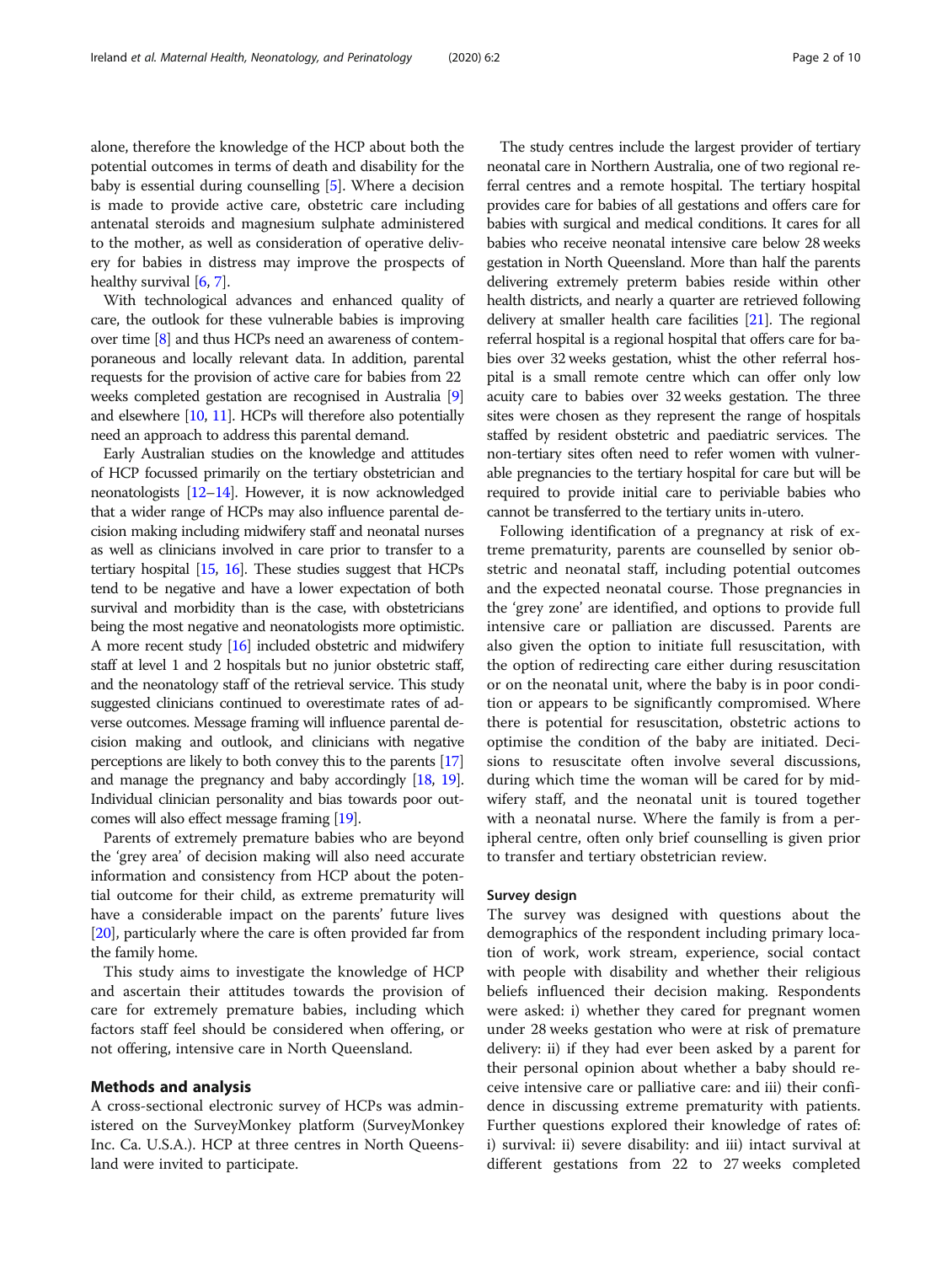weeks gestation. Replies to survival and outcomes were given as one of five quintiles in 20% divisions as it was considered less intimidating to participants than asking for exact estimates, whilst still being accurate enough for analysis. Participants were asked to rank their opinion about other factors which may influence the decision to offer intensive care to extremely preterm babies, and give an opinion about the most appropriate gestation from which intensive care should be offered to premature babies, at which gestation parents could be sole decision makers, whether staff could override parents' wishes, and the gestation at which the participant would want a potential extremely premature baby of their own to be resuscitated. Free text was allowed for participants to expand on their replies. Although similar studies are found in the literature, the questionnaire was not based specifically on any of these as none captured all the data of interest. All gestations of babies from 22 to 27 completed weeks were included although resuscitation is usually provided at the older gestations.

The survey was piloted with a group of senior nursing and medical staff and a psychologist involved in neonatal care to assess face validity and adapted to ensure clarity.

## Participant recruitment

An email link was sent by the primary investigator to all neonatal, paediatric and obstetric medical staff specialist or doctors on college training programs at the tertiary centre. Senior nursing managers sent the link to registered midwives and neonatal intensive care nurses at the tertiary centre and a research co-ordinator at each of the smaller centres sent the link to obstetric, midwifery and paediatric staff. A second email was sent two weeks later to promote participation. It was not possible to identify which staff had responded to the link, beyond the demographic data related to work stream.

## Data analysis

The survey data were imported directly from the survey tool and were analysed using IBM SPSS 25 (Armonk, NY, USA). Analysis used frequencies for numerical data. Chi square was used for categorical variables. Where categorical data with multiple ordinal responses occurred, Kruskal-Wallis H test to compare means was utilised. Significance was defined as  $p < 0.05$ . A comparison was made between HCP who care for women primarily prior to delivery - obstetrics and midwifery staff (referred to as antenatal HCP), and after delivery – neonatologists, neonatal nurses and paediatricians (who were included as they provide counselling at the non-tertiary centres and at the tertiary centre provide neonatal care on the postnatal wards), referred to as postnatal HCP. Questions about factors which may influence opinions positively or negatively towards resuscitation were given as a Likart score, with scores of very likely and likely to imply a positive influence to offer intensive care, a score of neutral was considered to indicate that the factor was not contributory to the opinion, whilst an unlikely or very unlikely score was considered to indicate the factor would make the HCP less likely to agree with resuscitation. Missing data was excluded from analysis. Content analysis was performed on the qualitative data using a process of coding for thematic classification.

## Comparison data

The tertiary unit studied had outcomes for survival and all short-term morbidities within the expected range for units within the Australian and New Zealand Neonatal Network (ANZNN). The ANZNN data collection is a collaborative network established under the recommendation of the National Health and Research Councils Expert Panel on Perinatal Morbidity [\[22\]](#page-9-0). For this study, data from the tertiary unit database for the years 2013 to 2017 inclusive have been used for survival. Long term follow-up for babies born from 2011 to 2014 inclusive were considered. Follow up data for the tertiary unit are around 50% for all gestations due to difficulty in getting patients long term data from outside the district. The data given in the ANZNN comparative database suggests that outcomes for severe disability for the tertiary unit compares positively to the mean for the ANZNN group. The mean rates for severe disability and typical development for the ANZNN have been used for expected long term outcomes because of concerns that the lower follow up rate of the tertiary unit might be a source of positive bias where more regional and remote children are excluded.

## Ethical approval

The study was approved by the Townsville hospital human research ethics committee HREC/15/QTHS/194, and acknowledged by James Cook University (JCU) ref. 6485. Governance approval was given by all participating sites and JCU

## Results

## Participants

E-mails were sent to 174 potential participants, with 113 replies (total response rate 64.9%). Demographic details are shown in Table [1.](#page-3-0) Not all participants answered all questions.

Some participants did not complete all aspects of the survey – with midwives and those from outside of the tertiary centre less likely to answer all questions. For different gestations, 81–91% of antenatal HCP, and 90– 98% post-delivery HCP answered survival questions, 64– 72% of antenatal HCP and 83–90% postnatal HCP answered severe disability questions, 59–67% of antenatal HCP and 77–87% postnatal HCP answered questions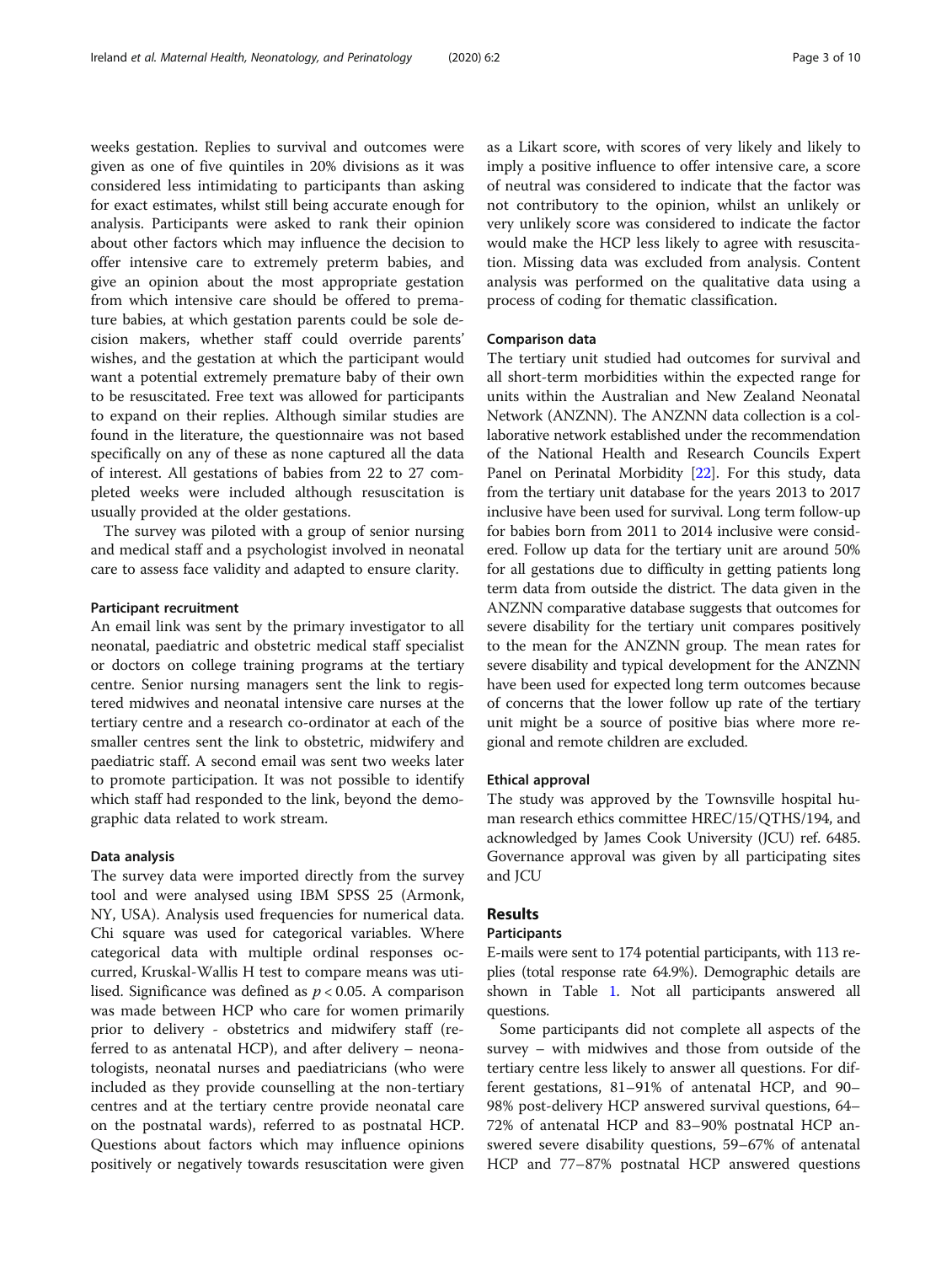## <span id="page-3-0"></span>**Table 1** Demographics of respondents to survey  $n =$  number of respondents

| Location - respondents at each site/number invited to participate   | Tertiary centre | 74/116 (64%) |
|---------------------------------------------------------------------|-----------------|--------------|
| $n = 113$                                                           | Regional centre | 17/30 (57%)  |
|                                                                     | Remote centre   | 22/28 (79%)  |
| Work stream                                                         | Midwifery       | 41 (36.3%)   |
| $n = 112$                                                           | Obstetrics      | 17 (15.0%)   |
|                                                                     | Neonatal nurse  | 28 (24.8%)   |
|                                                                     | Neonatologist   | $5(4.4\%)$   |
|                                                                     | Paediatrician   | 21 (28.6%)   |
| Contact with women at risk of extreme prematurity<br>$n = 113$      | Yes             | 104 (92.0%)  |
| Duration of work experience in years                                | <1              | 11 (9.7%)    |
| $n = 112$                                                           | $1 - 5$         | 27 (23.9%)   |
|                                                                     | $> 5 - 9$       | 24 (21.2%)   |
|                                                                     | $10+$           | 50 (44.2%)   |
| Confidence in knowledge of implications of extreme prematurity      | Not Confident   | 30 (26.8%)   |
| $n = 112$                                                           | Neutral         | 17 (15.0%)   |
|                                                                     | Confident       | 65 (58.0%)   |
| Ever asked for personal opinion about resuscitation by a woman      | Midwifery       | 17/41 (42%)  |
| at risk of extreme prematurity<br>(numbers asked/total respondents) | Obstetrics      | 13/17 (77%)  |
| $n = 110$                                                           | Neonatologist   | 4/5(80%)     |
|                                                                     | Neonatal nurse  | 13/28 (46%)  |
|                                                                     | Paediatrician   | 11/21 (52%)  |



treated were small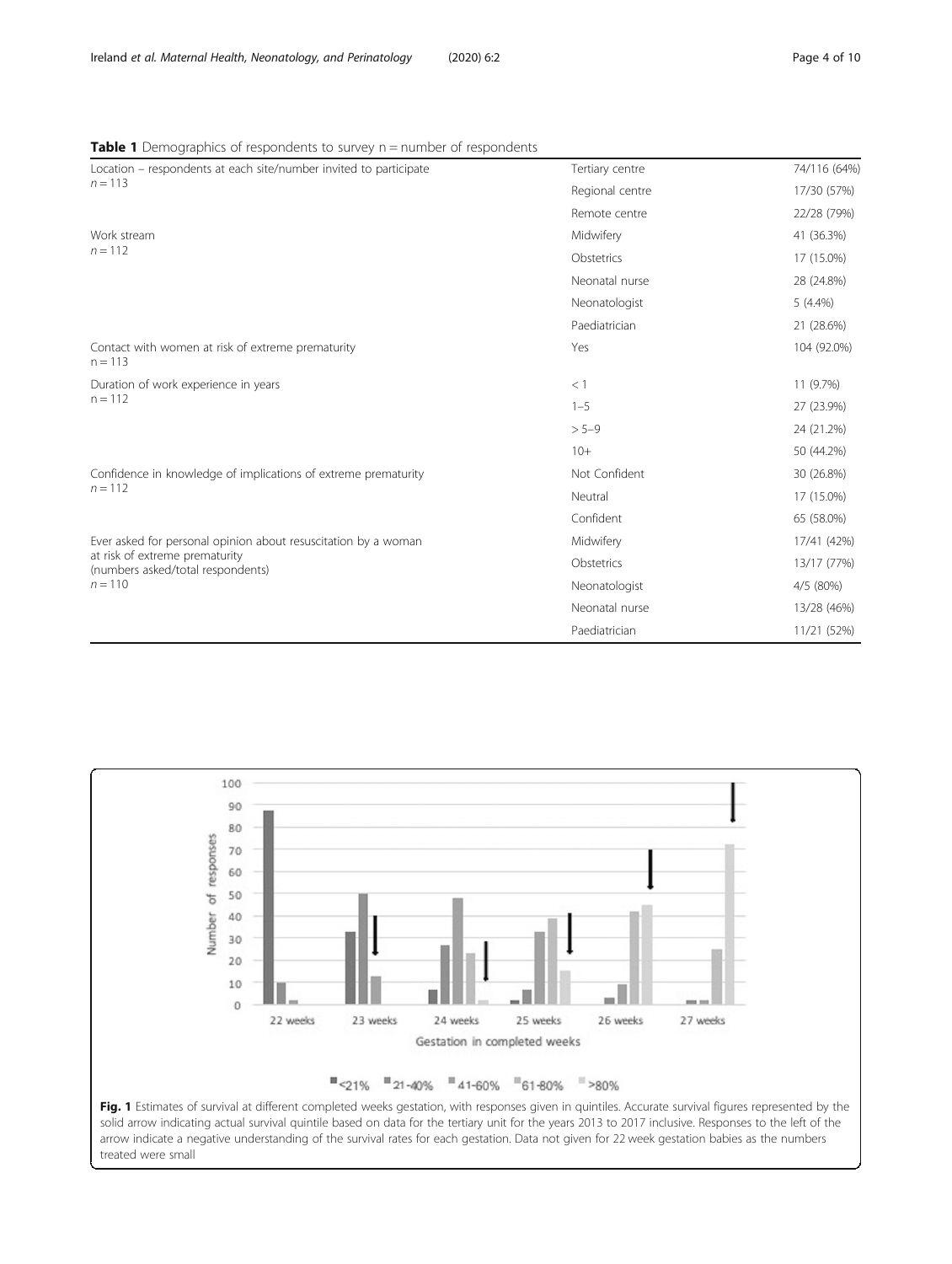

about intact survival. There was no clear pattern in gestational age for the missing data. Survival questions were answered by 89–97% by the tertiary group and 79–90% by the non-tertiary participants, Severe disability questions were answered by 78–84% by the tertiary group and 62–74% by the non-tertiary group, and the intact survival questions answered by 69–81% by the tertiary and 56–69% of the non-tertiary group (Figs. [1,](#page-3-0) 2 and 3).

Whilst 92% of the HCP had contact with women at risk of extreme premature delivery, only 52.8% had been asked for their advice about the resuscitation of a baby. Over half of the study group had personal contact with a person with severe disability, but few acknowledged religious beliefs shaping their opinions. Almost all the neonatologists and obstetricians had been asked for their personal opinions by patients about whether the parent should opt for active care. Excluding them, there were no significant differences between work streams, location or level of experience for being asked an opinion about intensive care provision, or with confidence in knowledge.

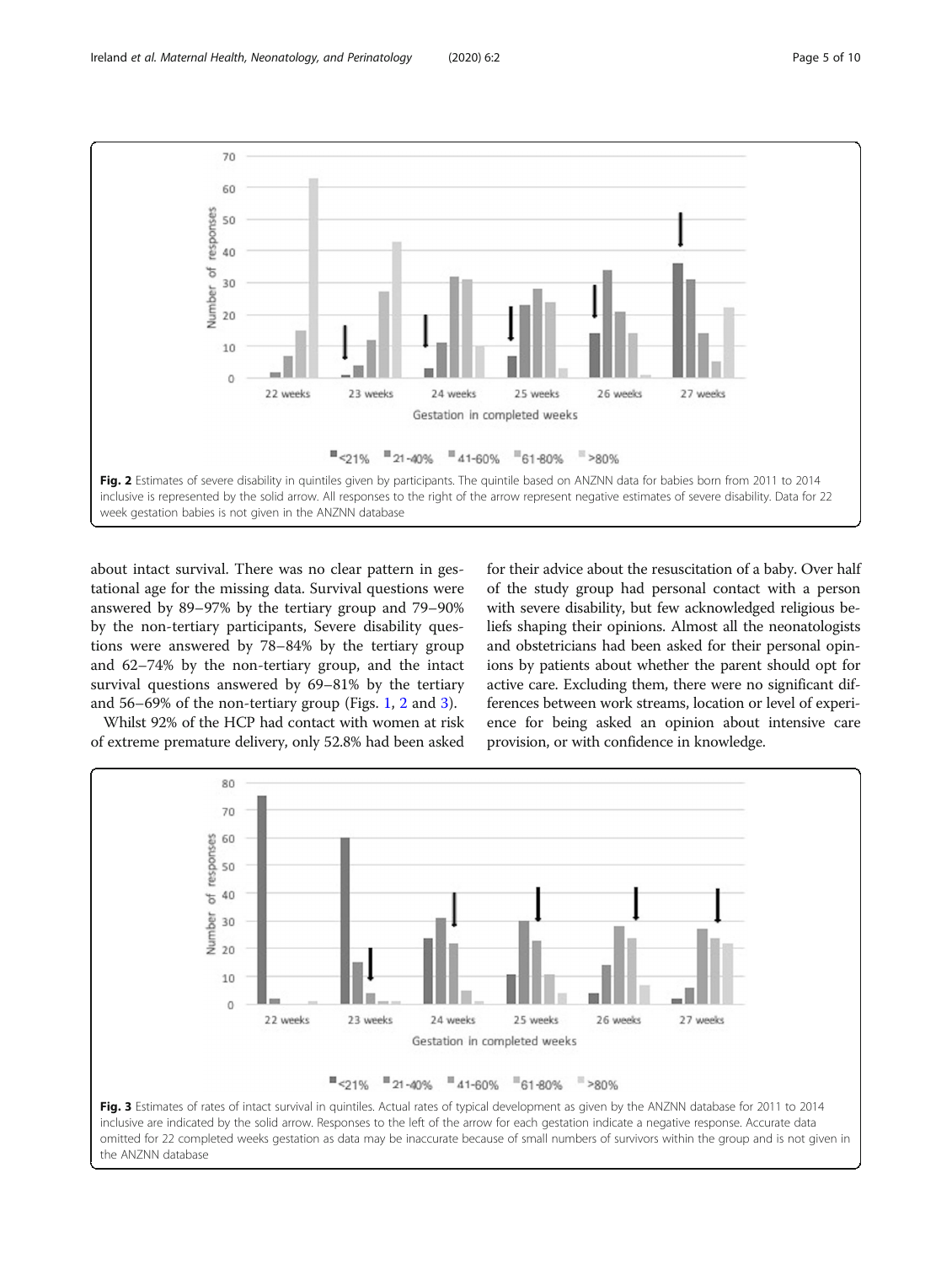| Table 2 Factors which might influence HCP to be more likely (positive influence) or less likely (negative influence) to consider |  |  |  |
|----------------------------------------------------------------------------------------------------------------------------------|--|--|--|
| intensive care to be appropriate                                                                                                 |  |  |  |

|                                                                                                 | Negative influence | Neutral    | Positive influence |
|-------------------------------------------------------------------------------------------------|--------------------|------------|--------------------|
| Parents request intensive care, clinician feels it is not in babys<br>best interest<br>$n = 97$ | 21 (21.6%)         | $9(9.3\%)$ | 67 (69.1%)         |
| Clinician promotes intensive care where parent does not wish<br>provision of NICU<br>$n = 96$   | 36 (37.5%)         | 21 (21.9%) | 39 (40.6%)         |
| Low socio-economic family<br>$n = 97$                                                           | $4(4.1\%)$         | 87 (89.7%) | $6(6.2\%)$         |
| Mother under 20 years of age<br>$n = 97$                                                        | $2(2.1\%)$         | 89 (91.8%) | $6(6.2\%)$         |
| Mother over 40 years of age<br>$n = 97$                                                         | $1(1.0\%)$         | 85 (87.6%) | 11 (11.3%)         |
| Children in state care<br>$n = 97$                                                              | 15 (15.5%)         | 76 (78.4%) | $6(6.2\%)$         |
| Known surgical anomaly usually provided care at term<br>$n = 97$                                | 58 (59.8%)         | 30 (30.9%) | $9(9.3\%)$         |
| Known trisomy 21<br>$n = 97$                                                                    | 54 (55.7%)         | 35 (36.1%) | 7(7.2%)            |
| Previous pregnancy loss<br>$n = 97$                                                             | $1(1.0\%)$         | 63 (64.9%) | 33 (34.0%)         |
| No live children<br>$n = 97$                                                                    | $2(2.1\%)$         | 61 (62.9%) | 34 (35.1%)         |

Participants were asked to indicate whether specific factors would positively or negatively influence their propensity to offer intensive care to extremely preterm babies (Table 2).

The gestational age at which the participant would offer NICU to a patient was significantly lower than the gestation at which HCP would choose for themselves. HCP considered that 24 weeks (IQR 24–25) was an appropriate lowest gestation to offer parents, with midwifery and paediatric staff considering 25 weeks (IQR 24– 26) and obstetricians and neonatal nurses choosing 26 weeks (IQR 25–26 and 24–26 weeks respectively). There were insufficient neonatologist response to analyse. For all HCP, a choice from a gestational age of 25 (IQR 24– 26) compared to offer for patient 24 (IQR 24–25) was significantly different  $p = 0.00$ .

Comparison was made between the antenatal HCP (58 participants) and the HCP caring for the baby after delivery (53 participants). Analysis showed a significant difference in the perception for survival for most gestations from 23 to 27 completed weeks; 23 weeks  $p = 0.03$  ( $\chi^2$  [1] 4.64), 25 weeks  $p = 0.02 \ (\chi^2 \ [1] \ 4.49)$ , 26 weeks  $p = 0.02$  $(\chi^2$  [1] 5.05), 27 weeks p = 0.02  $(\chi^2$  [1] 6.76), as well as significant differences in perception for severe disability at 24 weeks  $p = 0.01 \ (\chi^2 \ [1] \ 4.64)$ , and intact survival  $p =$ 0.01 ( $\chi^2$  [1] 7.35), with the antenatal HCP more negative for each parameter.

Analysis of tertiary hospital HCP (74 participants) compared to regional and remote HCP (39 participants)

showed that the regional and remote HCP were significantly less optimistic about survival at 23 weeks  $p = 0.03$  $(\chi^2$  [1] 5.07), 24 weeks p = 0.03  $(\chi^2$  [1] 5.13), and 25 weeks p = 0.03 ( $\chi^2$  [1] 3.95), but there were no other significant differences for estimates of severe disability or healthy outcomes.

Participants were asked at which gestation parents should be the final decision maker (Table 3).

One hundred and twenty free text comments were received. These were divided into six themes (Table [4](#page-6-0)).

## **Discussion**

Given that accurate information is essential for collaborative decision making by parents and medical staff around the treatment for periviable babies this study demonstrates that there is greater pessimism about the outcomes of the most premature babies by all HCP

Table 3 HCP opinion about the gestation at which they considered that parents could be the final decision makers for decisions about care. Data expressed in numbers (percent) (\* signifies significant  $p=<0.05$ )

|             | Informed parent<br>can make final<br>decision $n = 83$ | Clinician can make a final<br>decision regardless of<br>parental preference $n = 82$ | $P$ value |
|-------------|--------------------------------------------------------|--------------------------------------------------------------------------------------|-----------|
| Never       | 32 (38.6%)                                             | 13 (15.9%)                                                                           | $0.01*$   |
| < 25 weeks  | 45 (54.2%)                                             | 53 (64.6%)                                                                           | 047       |
| 25-28 weeks | 6(7.2%)                                                | 16 (19.5%)                                                                           | $0.04*$   |

 $*$  denotes significant finding  $p=<0.05$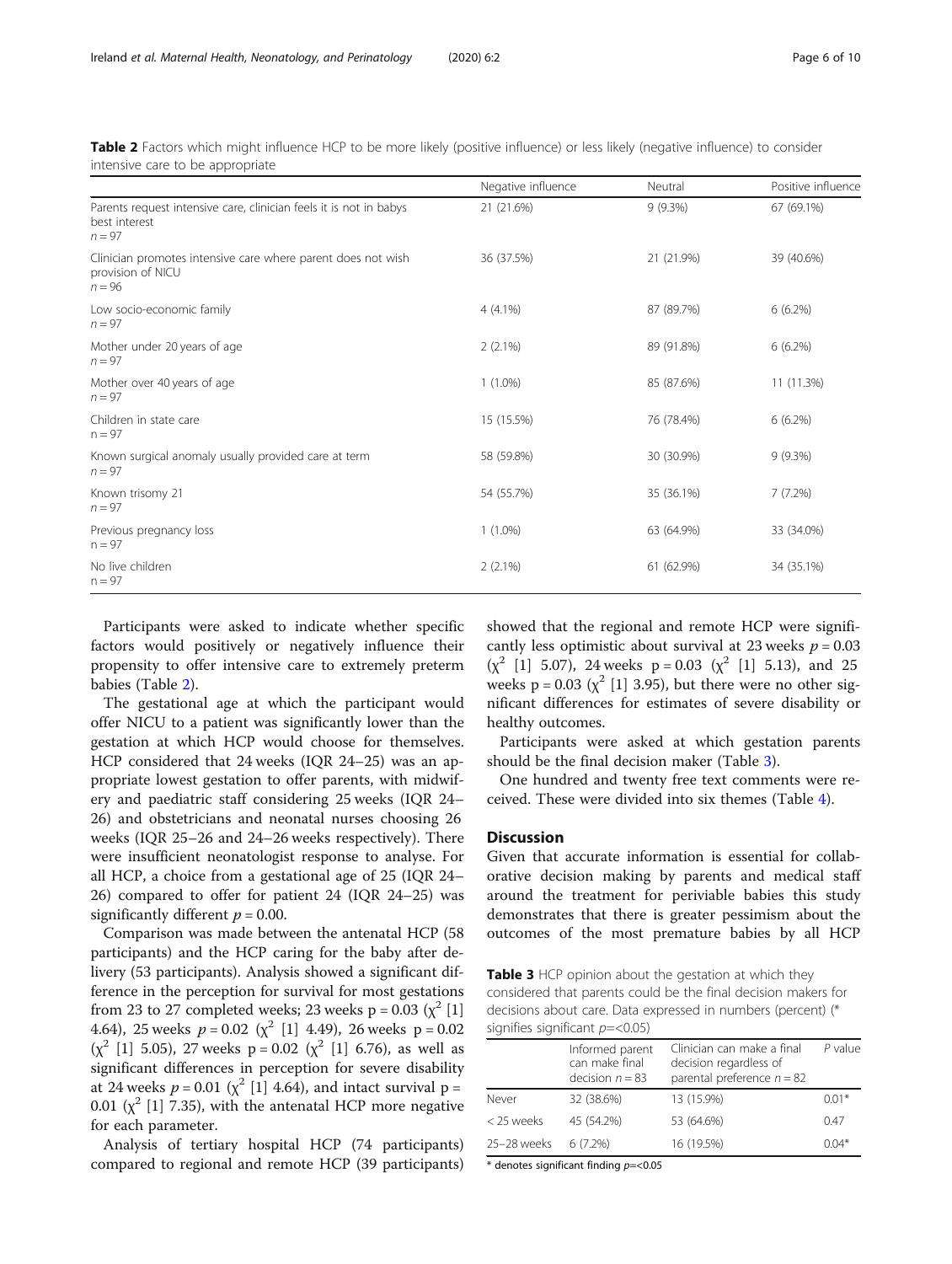<span id="page-6-0"></span>Table 4 Themes and representative quotes for content analysis of the free text

| Theme                                               | Representative quotation                                                                                                                                                                                                                                                                                                                                                                                                                                                                                                                                                                                                                                                                           |
|-----------------------------------------------------|----------------------------------------------------------------------------------------------------------------------------------------------------------------------------------------------------------------------------------------------------------------------------------------------------------------------------------------------------------------------------------------------------------------------------------------------------------------------------------------------------------------------------------------------------------------------------------------------------------------------------------------------------------------------------------------------------|
| Every situation is different                        | The decision should be individualised for every family (Paediatrician)                                                                                                                                                                                                                                                                                                                                                                                                                                                                                                                                                                                                                             |
| The burden of quilt is too much for<br>parents      | No parent wants to live with the 'did I kill my baby' dilemma (Neonatal nurse)                                                                                                                                                                                                                                                                                                                                                                                                                                                                                                                                                                                                                     |
| Parental choice is paramount                        | Will the parents be willing to look after a disabled child they didn't want resuscitated? (Midwife)<br>Parents are influenced by lesser degrees of disability and not only severe disability (Obstetrician)                                                                                                                                                                                                                                                                                                                                                                                                                                                                                        |
| Advocating for the baby                             | At 24 weeks approximately half the survivors will have only mild or no disability. The uncertainty of outcome<br>combined with uncertainty around exact gestation make any definitive advice around outcome imprecise.<br>Resuscitation is not the last opportunity to withhold treatment from a baby  Choosing death is not<br>necessarily a decision to be rushed. The disabled have rights. (Neonatologist)<br>If a healthcare professional believes the chance of survival for an infant is good, full active management<br>should happen regardless of the parental opinion. I believe we have to advocate for the baby when the<br>parents do not have its best interests in mind. (Midwife) |
| Following the law                                   | When it comes to the wellbeing of a premature infant, there are legal guidelines regarding viability to<br>protect the unborn child (Nurse)                                                                                                                                                                                                                                                                                                                                                                                                                                                                                                                                                        |
| Ways to educate pregnant women<br>about prematurity | Perhaps a basic handout of survival and disability statistics of babies born less than 30 weeks gestation<br>should be given to parents at their first booking-in clinic. If the parents have a basic awareness, they may<br>already have made a decision should they be unlucky enough to have an extremely preterm baby  most<br>parents choose trying to save the baby because they have not had time to think what life would be like car-<br>ing for a moderately or severely disabled child. (Neonatal nurse)<br>If they are healthy this wont be needed. Why upset the mum as she will think something is wrong  the<br>woman at risk could be identified  and then educated (Midwife)      |

groups than is indicated by the actual outcome figures. Information is also important for enabling parents of babies at older gestations who will still require tertiary level intensive care for their babies to understand the risks to their offspring, and at older gestations, HCP are more accurate in their knowledge. HCP who have the most contact with parents prior to delivery, are the least accurate in terms of both mortality and the risks of a poor outcome at the lowest gestations. This discrepancy is concerning, as proactive antenatal care improves neonatal outcome, and where the antenatal team disagrees with the neonatal team in the provision of care, the outcomes for the baby are seen to be worse [\[18\]](#page-9-0). Where active care is proposed, antenatal steroids, magnesium sulphate, and monitoring of the foetus may optimise the condition of the baby and reduce later morbidity, hence decisions often need to be made well before delivery where possible  $[6, 18]$  $[6, 18]$  $[6, 18]$  $[6, 18]$ .

It is possible that the information as understood by HCP's is merely out of date, however, whilst survival data has improved with time, there have been only modest improvements in the rates of severe disability seen in some studies [\[8](#page-9-0)]. Even in previous decades, the perceptions found for survival and disability would have been unduly negative, reflecting survival rates found in the late 1990's [[23,](#page-9-0) [24\]](#page-9-0). Studies done in the mid 2000's reflect improved survival rates for babies offered intensive care [[25\]](#page-9-0). In the Australian context with both inborn and retrieved babies improved survival rates are seen from the early 2000's [[26\]](#page-9-0). Undue negativity may reflect a reluctance of some HCP to provide care for these babies. Previous studies have shown that pessimistic clinicians are less likely to intervene to provide intensive care for periviable babies [[19\]](#page-9-0). Hospitals with more optimistic obstetric and neonatal trainees are known to have received training from hospitals who have higher rates of providing care at the lowest gestations, and are found to be more accurate in their outlook [[27\]](#page-9-0). Higher rates of offering care leads to improved outcomes [[27](#page-9-0), [28](#page-9-0)] and in some studies this appears to be regardless of numbers of small babies being cared for [\[28\]](#page-9-0). Whilst the tertiary unit described is a smaller tertiary centre in Australia, it has a high rate of offering care to babies under 25 weeks gestation [[21\]](#page-9-0) with comparative survival rates, but with more positivity it is likely that the survival and long term outlook for these babies would improve.

Extremely preterm babies will remain in the neonatal intensive care for months before going home. Parents who have experienced neonatal intensive care have been shown to have high rates of anxiety, depression, stress and trauma [[29,](#page-9-0) [30\]](#page-9-0) which may result in poorer long term developmental outcomes for the child [[29\]](#page-9-0). Parents tell us that they need hope and honesty to help sustain them through their neonatal stay  $[31]$  $[31]$ . Whilst the potential for an adverse outcome needs to be understood by parents depending on the evolution of events during the babys care, if parents have been given a very negative outlook for their baby, the realistic hope that the baby may be healthy is removed, and the parent will need to endure the invasive painful treatment of the baby without recognising that the suffering baby has a potentially good outcome.

Staff based at smaller centres were found to be more negative about survival below 26 weeks than the tertiary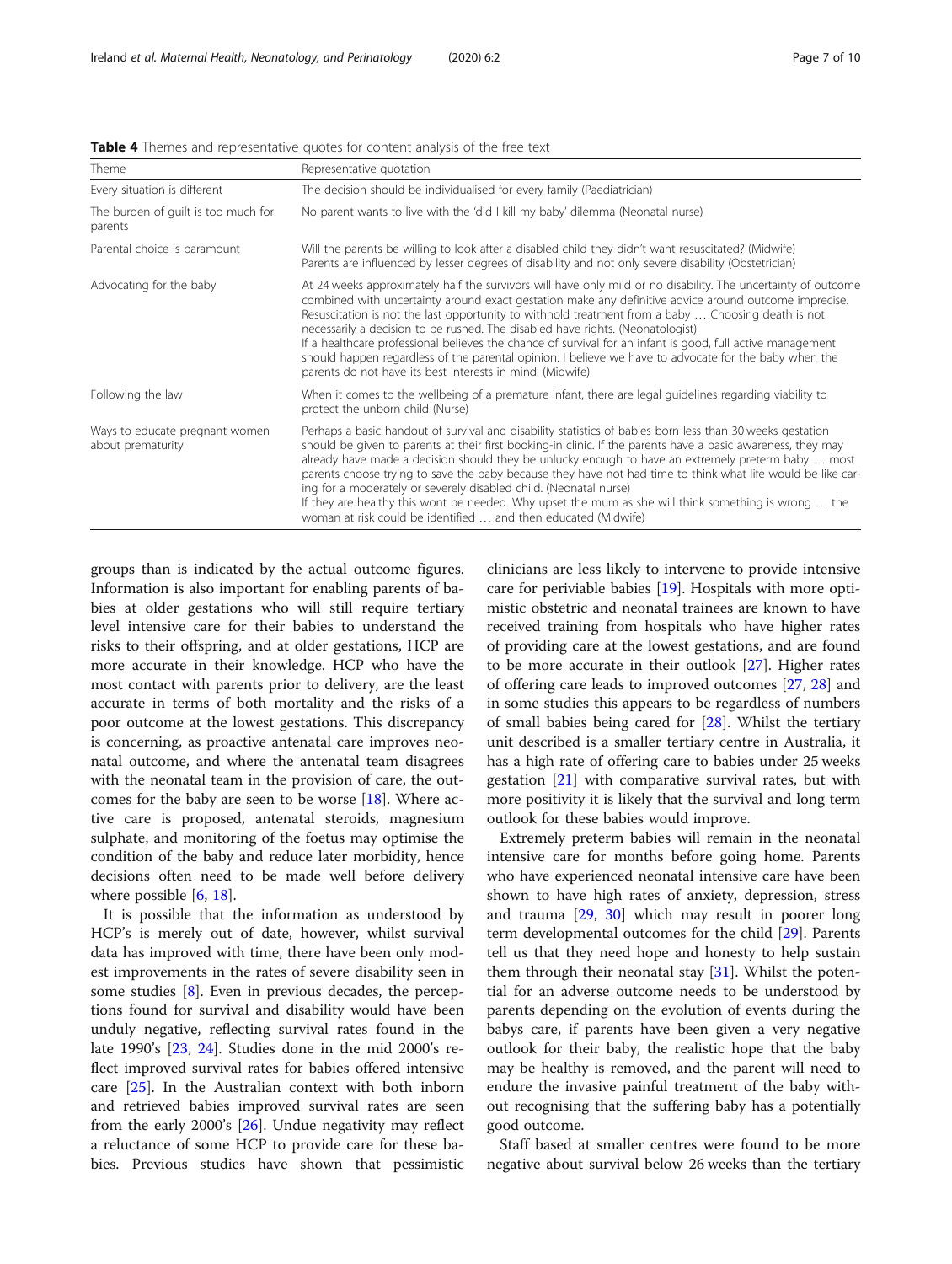HCP, but there was no difference in their perceptions of rates of disability. The origins for this are unclear. This has been noted in the Australian context in previous studies [\[32\]](#page-9-0). Most HCP at all centres were negative about long term outcomes. The non-tertiary centres will deliver fewer babies at extreme prematurity as an attempt to transfer antenatally to tertiary centres is standard care. Where parents presenting to these centres discuss the prognosis for their extremely premature babies, a more negative impression for potential survival will already have been conveyed to parents prior to transfer, and may have led to less optimisation of the fetus for postnatal survival, such as the administration of steroids [\[21,](#page-9-0) [33](#page-9-0)] at the referring hospital. The parents, in turn will have a more negative outlook for the baby and this may influence their decision making. Work to improve the knowledge at referral centres may improve the wellbeing of the delivered baby as shown in the work by Morse [\[19\]](#page-9-0).

Clinicians who are involved in the care of women prior to delivery are significantly more negative than those who care for the baby in the short and long term. This confirms previous work done and has previously been shown to adversely affect the antenatal care of the extremely preterm fetus [\[10,](#page-9-0) [18\]](#page-9-0). Clinicians caring for the woman presenting with complications will have earlier counselling encounters with families and their more negative knowledge may affect parental decision making. Further research may reveal the origins of the more negative opinions.

All clinicians would offer care for patients at significantly lower gestations than they would wish for themselves, which is not unexpected given their negative perceptions of outcome. This has been described previously in trainee doctors [[27\]](#page-9-0) and may reflect a respect for patient autonomy and acceptance that patients may make different choices to the clinician. Furthermore, HCP recognised that there were specific factors about each pregnancy which would alter their risk assessment for the baby, and hence influence whether they thought that intensive care should be provided. Both surgical congenital anomalies and trisomy 21 were recognised as negative factors for survival and neurodevelopment, however, emotional factors such as previous pregnancy loss or the presence of no live born children in the family would positively encourage resuscitation despite no evidence that the difficult previous history will improve the outlook for the pregnancy at risk.

The difficulty in predicting an outcome for an individual pregnancy from large epidemiological studies was reflected in several free text comments. Whilst statistics may be important to clinicians, these reflections of uncertainty may be important factors for parents to understand. In a pilot study of 15 clinicians giving antenatal counselling, Prentice et al. [\[34\]](#page-9-0) showed that most interactions involved the imparting of statistics and information only (60%) and eliciting parental preferences or engaging in deliberation was less frequent (20%). The nuance of the statistics and uncertainty with their application is unlikely to form part of this type of counselling. Previous studies have demonstrated that parents of extremely premature babies perceive the risk of death as more important than the risk of disability for a baby when a decision is made to resuscitate occurs [\[35](#page-9-0)–[38](#page-9-0)]. HCP in these studies felt that the risk of severe disability was more important. Where death usually occurs in extreme prematurity, it is usually in the first days following delivery, so the uncertainty primarily affects the prognosis for disability, and this should be a part of counselling for decision making. Our study suggests that parents in North Queensland will receive a negative message about survival at gestations below 28 weeks, and rates of severe disability at the earliest gestations. At the earliest gestations, intact survival is similarly underestimated.

Most HCP recognise a need to support autonomy in parental decision making. However, this attitude was not consistently reflected in the answers to the range of questions asked. Where parents wanted intensive care provision for their baby but the clinician did not feel that it was in the best interests of the baby, 69.1% of respondents said that this care should be provided whilst 21% said that it should not. However, where parents did not want intensive care for the baby, but the clinician did, 37.5% would follow the parental request, but 40.6% would provide resuscitation despite this preference. Below 25 weeks, over half respondent felt that parents could be the sole decision makers, but 64.6% also said that clinicians could disregard parental choice at this gestation. It seems recognised that risks of death and disability decrease with increasing gestational age, but specific gestational cut offs are relatively artificial. Ethical dilemmas in the relative roles of parents and clinicians are reflected in these findings, with a range of opinions from complete parental autonomy to decline intensive care, even at gestations over 25 weeks, and those which deem that parents should not always be the final decision makers, even if intensive care then occurs for babies whose parents did not want this for their child. The data suggests that the trend is towards clinicians as the final arbiters of decisions. Further research could clarify the underpinnings of HCP beliefs.

Parental involvement in decision making can only be based on accurate information. Most guidelines currently in use in Australia, include parental discretion around the resuscitation of babies below 24 or 25 weeks gestation [[3](#page-9-0), [4,](#page-9-0) [39](#page-9-0)]. Despite the negativity of clinicians and guidelines discouraging the resuscitation of babies under 24 weeks, many of these babies are receiving intensive care in Australia and a recent review of the use of the consensus guidelines in New South Wales and Australian Capital Territory reflect that resuscitation at 23 and even 22 weeks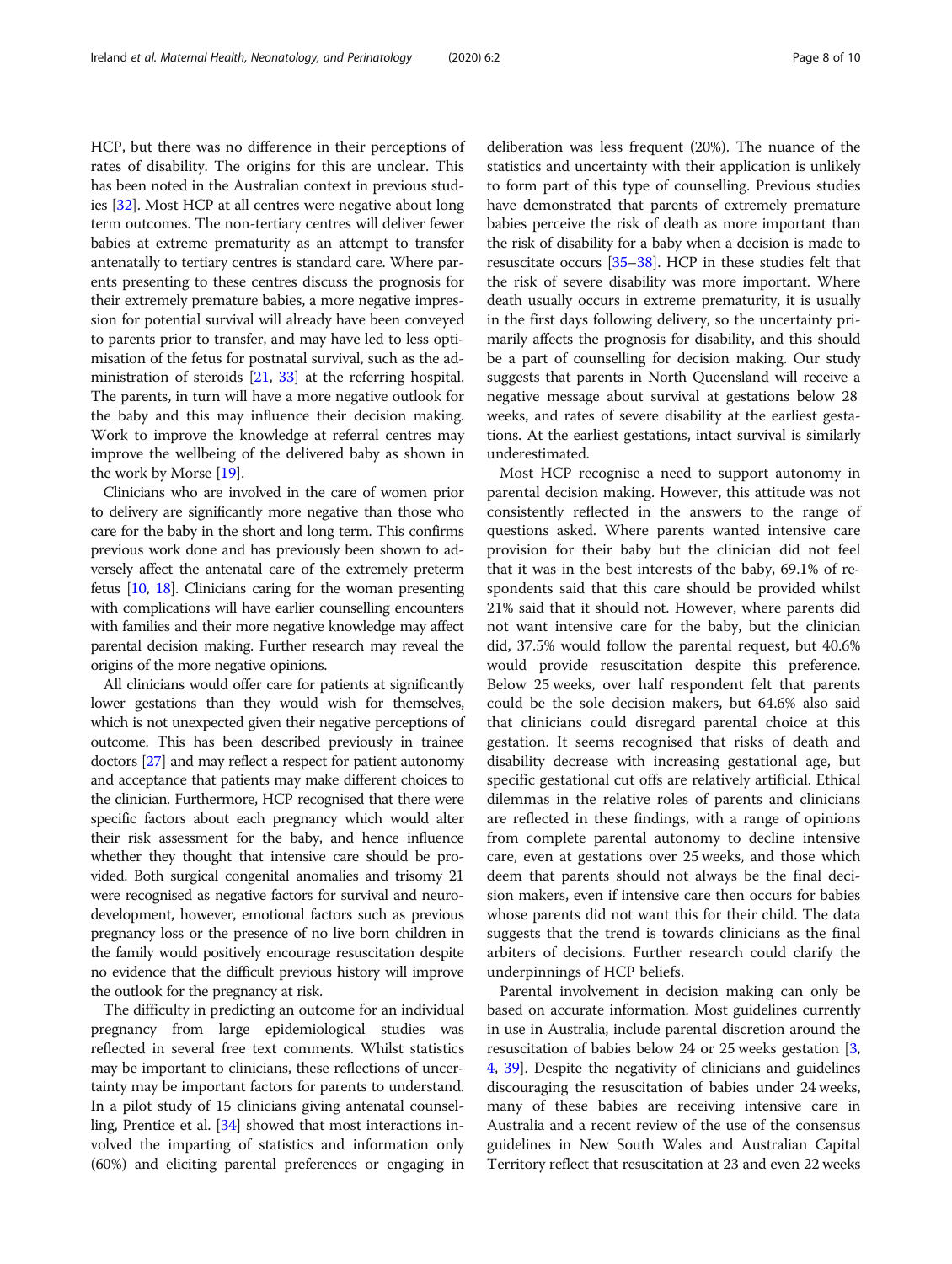<span id="page-8-0"></span>regularly occurs [\[40\]](#page-9-0). In North Queensland, nearly all babies at 24 weeks gestation and nearly half of babies delivered at 23 weeks gestation receive tertiary intensive care, regardless of place of delivery [\[10\]](#page-9-0). With increasing parental autonomy, and parental requests for active care at gestations below 23 weeks, the perinatal community as a whole in Australia needs to be aware of improving outcomes and consider if the guidelines need modification to include clarity around resuscitation and provision of care at lower gestations.

There are some limitations to this study. It is a relatively small study based on a self-designed cross sectional survey from one area of Australia only which may limit the generalisability. However, local examination is important and the findings are consistent with those found in previous studies both historically and more recent. Another potential limitation is the use of the long term follow up data from the ANZNN. Follow up rates at the tertiary unit are relatively poor, and highest rates of follow up occurs for local babies within the immediate tertiary unit area and only one other regional centre where standardised tests are available.

The strength of this study is that it there was a good response rate, and that participation was invited from regional and remote centres where many patients initially presented with complications in their pregnancy. There are few studies which examine referring HCP knowledge. The survey also included staff whose contribution towards parental knowledge might previously have been ignored such as midwifery and neonatal nursing staff, as well as more junior obstetric staff. Midwifery and neonatal nursing staff will contribute to the parents' perception of the long term with much closer daily contact whilst providing care both antenatally and postnatally and can influence the hope that parents need to cope with their neonatal experience. The inclusion of paediatricians who see these babies long term is also uncommon, but important as they will often have a long-lasting relationship with the children. A further strength of the study is that it has been done in an area with a high Indigenous population where Indigenous babies are over-represented on the neonatal unit. A strength of the study not reflected in most studies is the content analysis of the qualitative data. Qualitative data adds to the richness of the quantitative data in studies of knowledge and attitudes.

## Conclusion

Clinicians who work with pregnant patients need to give accurate information about the chances of survival and long term disability of babies who deliver at extreme prematurity if they wish to have collaborative decision making. This is most important for the senior clinician providing counselling but also important for other staff who may find themselves in a situation where their

opinions will be revealed to the parents. Message framing will influence the parents decision making, but also their positivity during the neonatal unit stay. Enhanced positivity, without giving false reassurance, will improve parental experience of neonatal care and reduce the risk of poor mental health outcomes for the parent. Clinician bias needs to be explored to ascertain the source for undue negativity, and individual clinicians need to be responsible for ensuring that both their knowledge and biases are reflected upon. In the area studied, this study shows that improved education about prematurity is essential to improve the outcome of vulnerable babies and families. Units who offer intensive care for extremely preterm babies should be aware that accurate knowledge and positivity will improve outcomes. All tertiary hospitals providing neonatal intensive care need to regularly assess the adequacy of knowledge of their staff about extreme prematurity in this era of rapidly improving survival.

#### Acknowledgments

Janene Moore and Michelle McElroy provided invaluable assistance in disseminating the survey to participants as research assistants at their regional and remote centres where they work.

#### Authors' contributions

SI was the primary author, initiated the study and carried out the analysis of results and wrote the first draft of the paper. RR, SL, LW all contributed towards the design, agreed the survey structure, participated in the analysis of the qualitative component and contributed to the final writing of the script. The authors read and approved the final manuscript.

## Funding

No funding was obtained for this study.

### Availability of data and materials

Datasets used and analysed are not publically available due to the separation of the survey monkey results and analysis tool used, however this may be available from the corresponding author on reasonable request.

### Ethics approval and consent to participate

The study was approved by The Townsville Hospital Human Research Ethics Committee HREC/15/QTHS/194, and acknowledged by James Cook University (JCU) ref. 6485. Governance approval was given by all participating sites and JCU. Consent to participate was incorporated in the survey itself.

### Consent for publication

Not applicable.

### Competing interests

Not applicable.

## Received: 6 November 2019 Accepted: 14 April 2020 Published online: 28 April 2020

## References

- 1. Bolisetty S, Legge N, Bajuk B, Lui K. New South Wales and the Australian Capital Territory neonatal intensive care Units' data collection. Preterm infant outcomes in New South Wales and the Australian Capital Territory. J Paediatr Child Health. 2015;51(07):713–21..
- 2. Wilkinson AR, Ahluwalia J, Cole A, Crawford D, Fyle J, Gordon A, et al. Management of babies born extremely preterm at less than 26 weeks of gestation: a framework for clinical practice at the time of birth. Arch Dis Child Fetal Neonatal Ed. 2009;94(1):2–5.